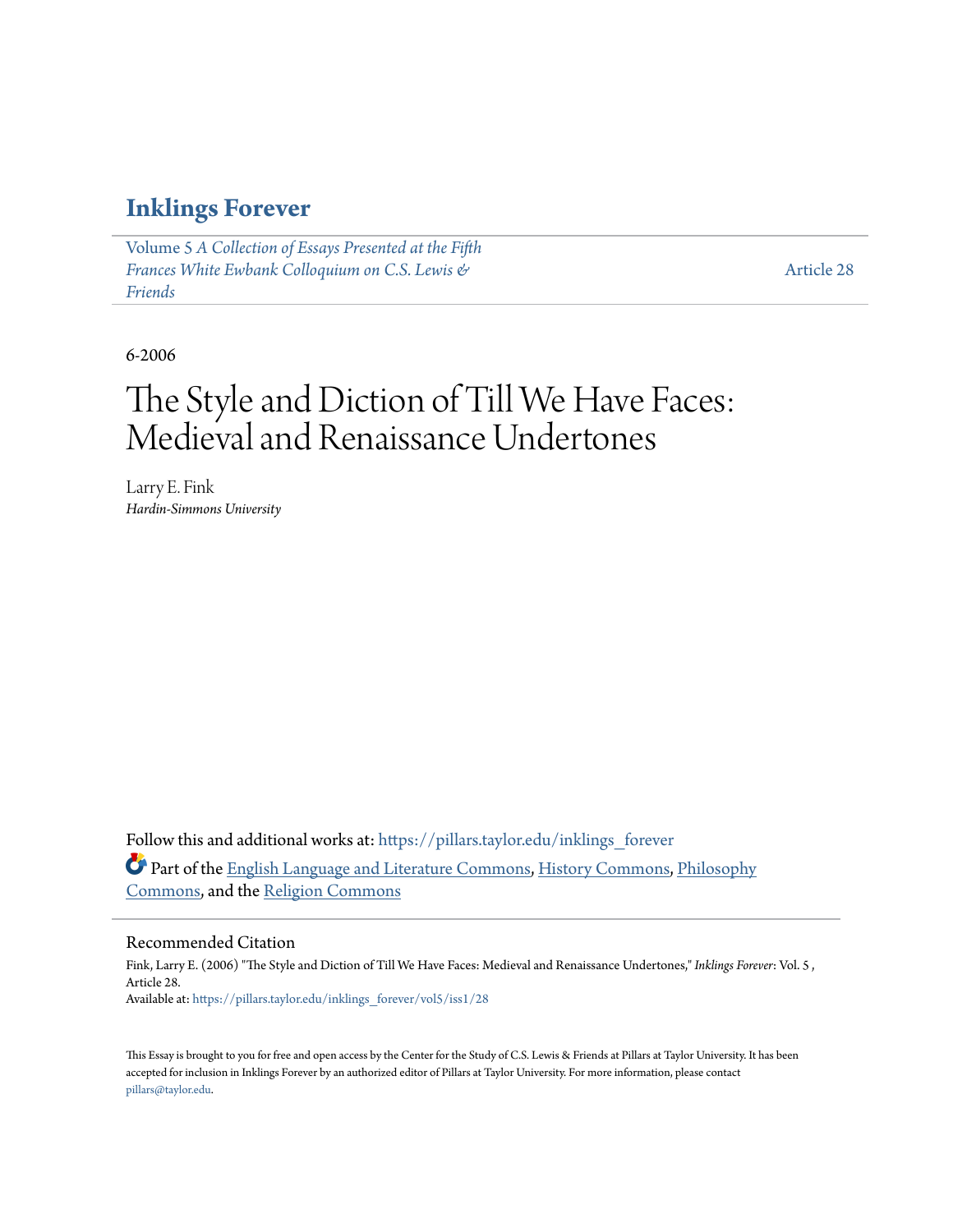### **INKLINGS FOREVER, Volume V**

## A Collection of Essays Presented at the Fifth FRANCES WHITE COLLOQUIUM on C.S. LEWIS & FRIENDS

Taylor University 2006

Upland, Indiana

### **The Style and Diction of** *Till We Have Faces***: Medieval and Renaissance Undertones**

Larry E. Fink

Fink, Larry E. "The Style and Diction of *Till We Have Faces*: Medieval and Renaissance Undertones." Inklings Forever 5 (2006) www.taylor.edu/cslewis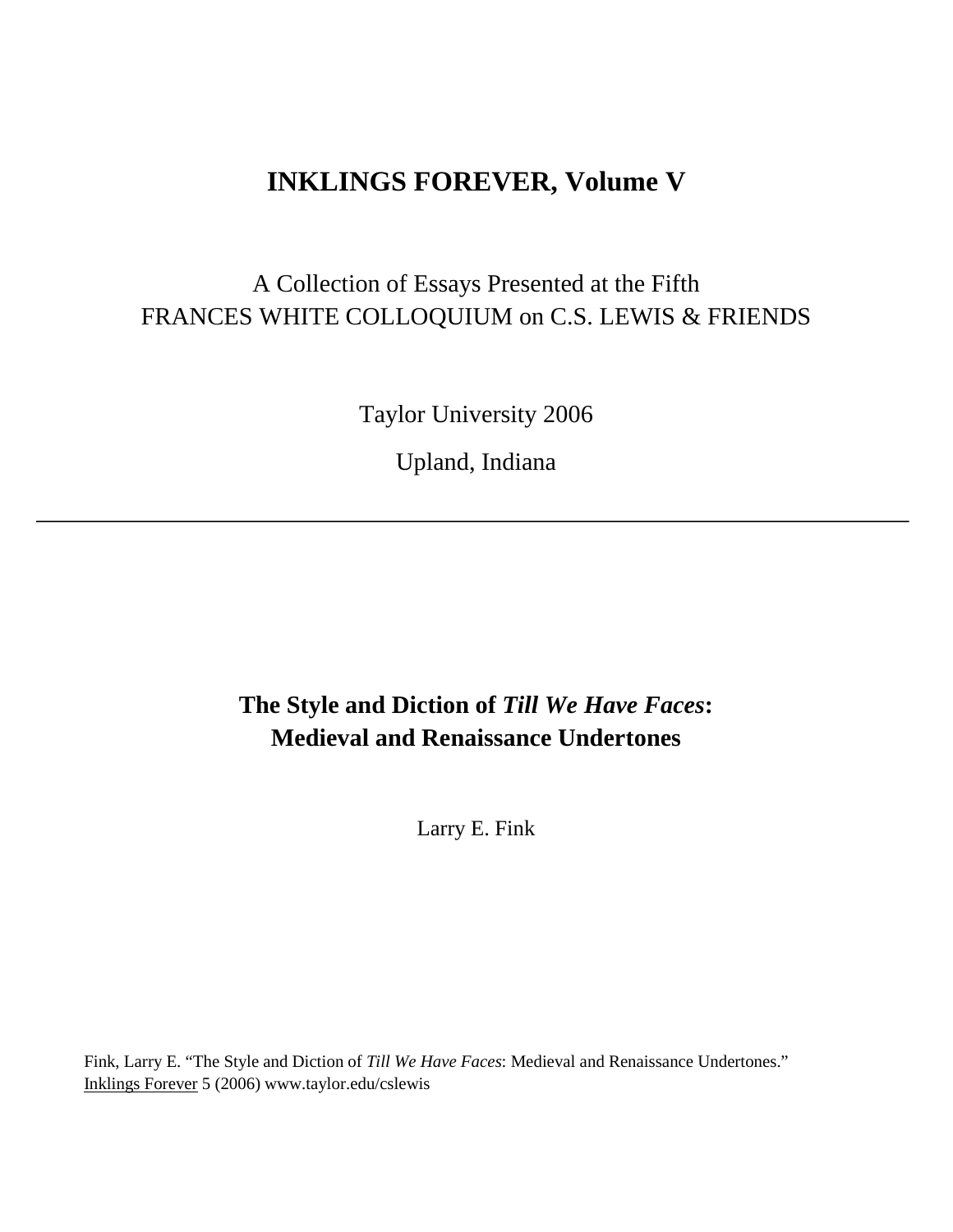### **The Style and Diction of** *Till We Have Faces***: Medieval and Renaissance Undertones** Larry E. Fink

This exploration began with a single word noticed in a happy coincidence. I was reading *Till We Have Faces* with my C.S. Lewis class and teaching an independent study on the Medieval period when I ran across the word "swap" in the novel and in Chaucer's *Second Nun's Tale*. The sense of the word in each work is identical; it is a sword stroke used to decapitate or dismember. This got me to wondering if Lewis used other Middle English words with their Middle English senses, and eventually, whether the novel might have other medieval qualities. The process of rereading the novel with close attention to its diction, and alertness for medieval elements, has provided new insights for me as a student and teacher of Lewis. When looking closely for one thing, we notice other items—items we are not looking for. In addition to some of the same diction, I found similarities in the creation, purpose, setting, tone and narrative style of *Till We Have Faces* and certain Medieval and Renaissance works.

*Till We Have Faces* has a Chaucerian genesis, according to Lewis's own description of Chaucer's work; as Chaucer used Boccacio, Lewis used the myth of Cupid and Psyche. Lewis wrote that Chaucer's "procedure is, if not universal, at any rate normal, medieval procedure. The characteristic activity of the medieval—perhaps especially the Middle English author is precisely 'touching up' something that was already there" (Genesis 37). Lewis "touches up" the myth by adding the crucial plot element—". . . making Psyche's palace invisible to normal, mortal eyes . . ." (Lewis, "Note" Till 313). On the other hand, he observes that medieval writers

are so rebelliously and insistently original that they can hardly reproduce a page of an older work without transforming it by their own intensely visual and emotional imagination, turning the abstract into the concrete, quickening the static into turbulent movement,

flooding whatever was colourless with scarlet and gold. (Genesis 37-8)

The detailed, nearly-naturalistic description in *Till We Have Faces* is interesting in light of this comment. For instance, Lewis's blunt treatment of sexual matters finds precedence in Chaucer. Of Chaucer Lewis writes, "It is a lesson worth learning, how Chaucer can so triumphantly celebrate the flesh without becoming delirious like Rossetti or pornographic like Ovid. The secret lies, I think, in his *concreteness*." [Lewis's emphasis] (Allegory 196). While Lewis does not exactly celebrate the flesh in this novel, his vivid details and stark diction in *Till We Have Faces* show that he learned well the lesson of concreteness.

*Till We Have Faces* could also be called Chaucerian in its theme and purpose. According to Lewis, Chaucer's genius is shown in his "psychology of love" (Allegory 168). Chaucer—in *Troilus*—". . . recalls the 'younge freshe folkes' of his audience from human to Divine love: recalls them 'home,' as he significantly says" (Allegory 179). Few writers have done more than Lewis to teach the fine distinctions between the types of love and the differences between genuine and counterfeit loves*, Till We Have Faces* being of primary importance in this teaching.

Lewis's setting—the kingdom of Glome—is a barbarian country located somewhere to the north of Greece. Greek culture and values are represented by Lysias, "The Fox," and his philosophy, stoicism. However, the atmosphere of the kingdom has a medieval feel, complete with kings, knightly lords, beautiful princesses, step mothers, drunken feasts, chess games, and never-ending church-state politics. The list continues with sword play, single combat determining the fate of kingdoms, the succession of monarchs, political marriages, conniving servants, and superstitious peasants. Lewis notes that "Chaucer . . . reverences knighthood" (Allegory 158). So, clearly,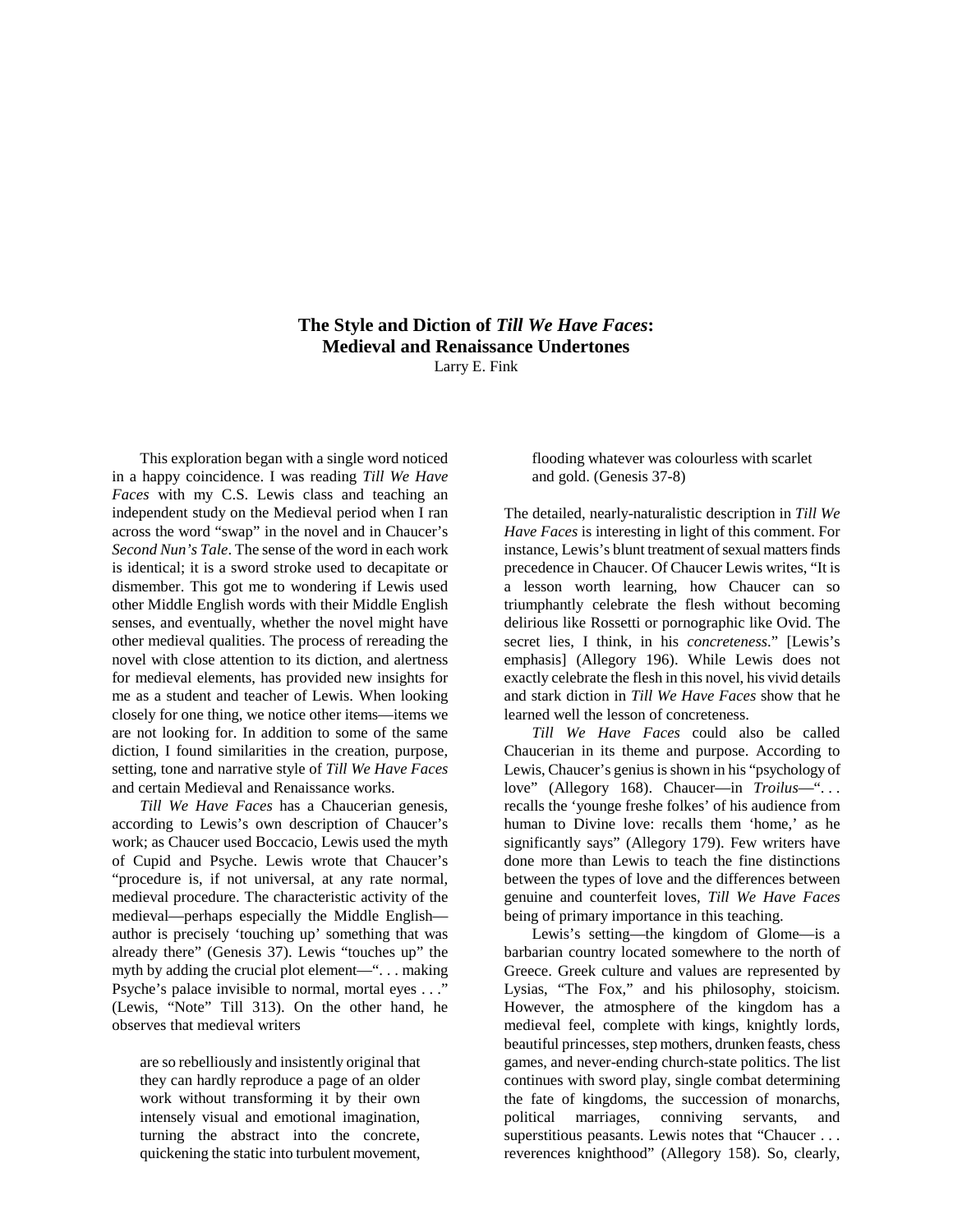does Lewis if we consider his memorable character, Lord Bardia, Captain of the King's Guard and, later, trusted counselor to Queen Orual.

Lewis's tone in this book is unique among his fiction. George Musacchio writes, it "stands off to itself in Lewis's canon" (145). One of the novel's other close readers, Peter Schakel, notes that "a few readers are put off by the sentence structure and word choice." Schakel describes these features as

part of the total fiction Lewis is creating. We are to imagine not Lewis writing this in the twentieth century, but the character Orual writing it, more than 2,200 years ago. And we are to imagine she is writing it in Greek, which is a second language for her, and a language for conducting business and legal matters, thus more formal and less flowing for her than if she were writing in her native language. To give some sense that one is reading an ancient document, in Greek, Lewis slips into a slightly stiff, artificial tone. (6-7)

Schakel goes on to discuss the narrator's unreliability, concluding that the book "requires, then, an adult level of reading . . . but it will yield, therefore, adult-level understandings of Lewis, of life, and of oneself" (8).

One of the most obvious stylistic similarities between *Till We Have Faces* and a Chaucerian tale is the inseparability of the narrator from the content. Only the Wife of Bath could tell her tale—her Prologue, anyway; and *only* the Miller *would* tell his tale. Only Orual could tell her tale, complete with her near-total blindness to self in Part One. Lewis's choice of a female first person narrator is part of what sets the book apart from the rest of his fiction. His other first-person narrations could—we can imagine—have been written in the third person, with the exception of *Screwtape;*  however, its epistolary form overrides the author's choice of point of view. The Ransom books feature Lewis himself as narrator, which adds a bit of verisimilitude, but we would lose little more than the wonderful story of the reader who wrote to Lewis, wanting to meet Professor Ransom, were it told well from a third person point of view.

After looking closely at Lewis's diction we can make a few broad generalizations. Generalization one: his diction in this novel makes it the most challenging fiction he produced. It is likely that almost any reader will find a word that is new to him in this book. Generalization two: despite his successful effecting of a formal and ancient tone for the work as a whole, a certain Britishness creeps in by way of idioms and individual words. Generalization three: Lewis's intimacy with medieval and renaissance literature breaks out, consciously or unconsciously, in his word choice. He uses enough words in common with Chaucer

and Shakespeare to suggest the following: in his attempt to evoke a sense of the ancient past for readers of English, Lewis chose words that for most readers suggest a very remote age, though they are words very familiar to Lewis the scholar. This convention is similar to that used in many films based on the Bible or classical mythology; that is, employing Shakespeareanstyle actors with British accents to play Hebrew patriarchs or Olympian gods. It makes no sense logically, but probably adds a certain weightiness and dignity, especially for many American viewers.

In addition to the creation, purpose, setting, tone, narrator, and diction, there are three other small reminders of the medieval world in this book. First, the manners and language in, for instance, the serving of a drink of water—or is it wine?—between Psyche and Orual. It suggests the tone of courtly love conversations:

She jumped up, went a little way off, and came back, carrying something; the little cool, dark berries of the Mountains, in a green leaf. "Eat," she said. "Is it not food fit for the gods?"

"Nothing sweeter," said I. And indeed I was both hungry and thirsty enough by now, for it was noon or later. "But oh, Psyche, tell me  $how$ 

"Wait!" said she. "After the banquet, the wine." Close beside us a little silvery trickle came out from among the stones mossed cushion-soft. She held her two hands under it till they were filled and raised them to my lips.

"Have you ever tasted a nobler wine?" she said. "Or in a fairer cup?"

"It is indeed a good drink," said I. "But the cup is better. It is the cup I love best in the world."

"Then it is yours, Sister." She said it with such a pretty air of courtesy, like a queen and the hostess giving gifts, that the tears came into my eyes again. (104)

A second reminder or echo of the medieval world is Orual's describing "the gods' old tricks; [how they] blow the bubble up big before [they] prick it" (222). This sounds much like Boethius's description of Fortune's treatment of mortals in *The Consolation of Philosophy*, the work that not only permeates Medieval literature more widely that any but the Bible itself, but also a work Chaucer translated into Middle English and that Lewis alludes to repeatedly in his non-fiction. The third reminder is the charming description of the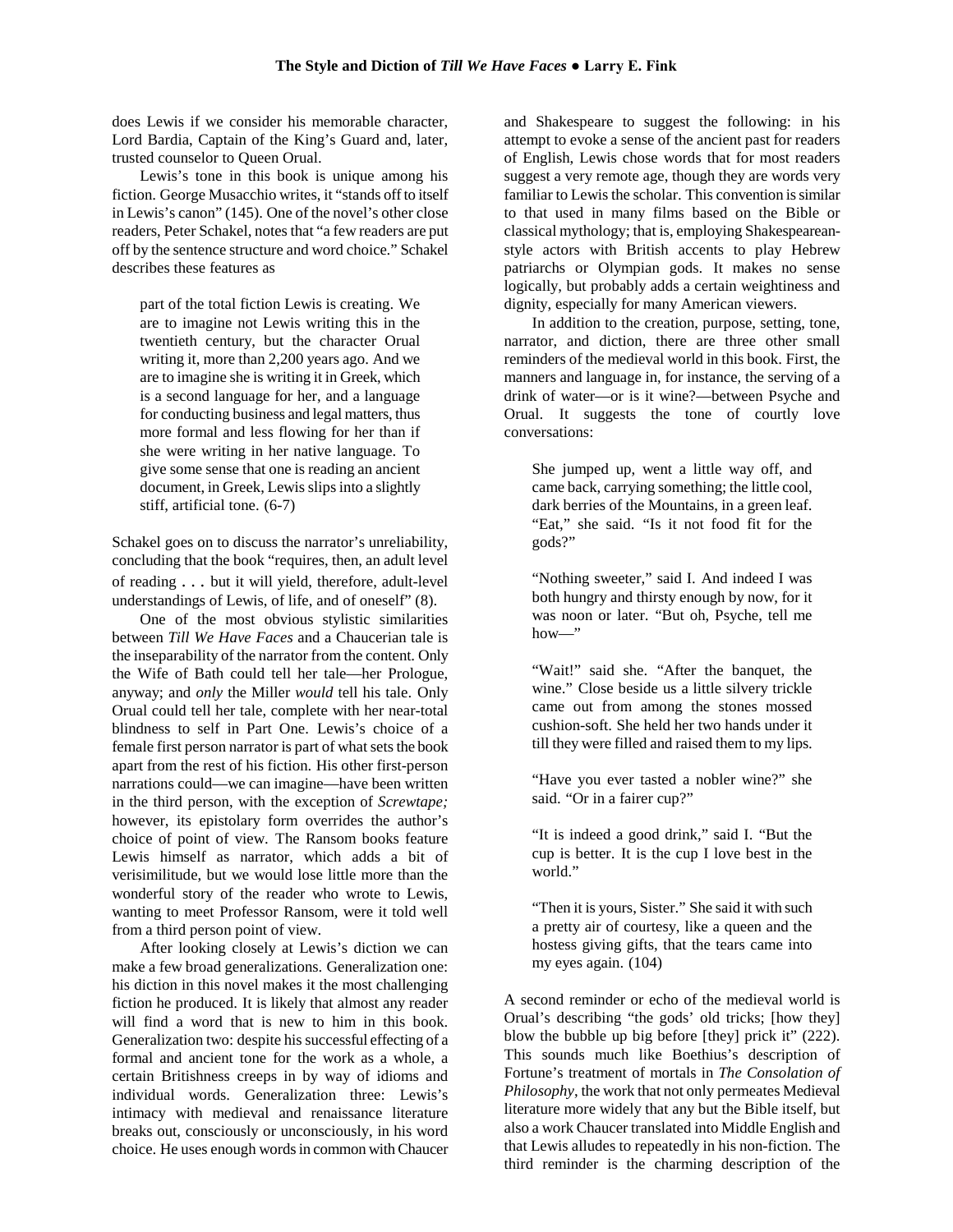Queen's entourage on their "progress" to see new lands. It sounds very like a group of pilgrims making their way across country; the Queen writes:

The people I had with me were all young and took great pleasure in their travels, and the journey itself had by now linked us all together—all burned brown, and with a world of hope, cares, jests, and knowledge, all sprung up since we left home and shared among us. (239)

Before concluding, I offer a bit of parenthetical speculation; I think I detect an autobiographical thread in this tapestry-like novel. The depth of character development and the pain of self knowledge embodied in Orual amaze the reader. We would ask Lewis, "From what source did you draw such pathology, such distorted ideas about love?" And he might answer as he did about the production of *The Screwtape Letters*: "'My heart'—I need no other's—showeth me the wickedness of the ungodly" ("Preface" xiii). Part One of the novel is Orual's complaint (3), her accusation of the gods. It is her cherished grievance about how she thinks she was mistreated. (Part Two, the account of her vision, her realization of her real nature of what she called her love for psyche.) Lewis wrote about grievances and spiritual blindness in the essay, "The Seeing Eye." He says all one has to do to avoid seeing God is to "Avoid silence, avoid solitude, avoid any train of thought that leads off the beaten track. Concentrate on money, sex, status, health, and (above all) on your own grievances" (169). Lewis may have been drawing from personal experience about the blinding power of dwelling on one's grievances to produce the character Orual. He certainly had grievances—with God for not healing his mother, with his father's difficult personality—to name two more significant issues in his life. He was blind to God's love for many years. And after his conversion, he still experienced his share of grievances—with the failure of Oxford to fully recognize his contributions, for instance. I doubt he preferred commuting to Cambridge for years, spending only weekends and holidays at "The Kilns." But as I said, this is mere speculation and not my primary focus.

In conclusion, Lewis was not trying to write a Canterbury Tale; however, an examination of the diction in the following list reveals *Till We Have Faces* as a medieval- and, often, renaissance-flavored work. Such an examination yields insights about the creation of Lewis's most fully developed character, his style, and his intimacy with medieval and renaissance literature.

- Lewis, C.S. The Allegory of Love. London: Oxford UP, 1936, 1973.
- ———. "The Genesis of a Medieval Book" in Studies in Medieval and Renaissance Literature. Editor: Walter Hooper. Cambridge: Cambridge UP, 1966, 18-40.
- -. "Preface." The Screwtape Letters. New York: Macmillan, 1961, 1982, v-xv.
- ———. "The Seeing Eye" in Christian Reflections. Editor Walter Hooper. Grand Rapids, MI: Eerdmans, 1967, 167-176.
- -. Till We Have Faces. Grand Rapids: Eerdmans, 1966.
- Musacchio, George. "Lewis as Litterateur." in C.S. Lewis Man & Writer: Essays and Reviews. Belton, TX: University of Mary Hardin-Baylor, 1994, 141-7.
- Schakel, Peter J. Reason and Imagination in C.S. Lewis: A Study of *Till We Have Faces*. Grand Rapids: Eerdmans, 1984.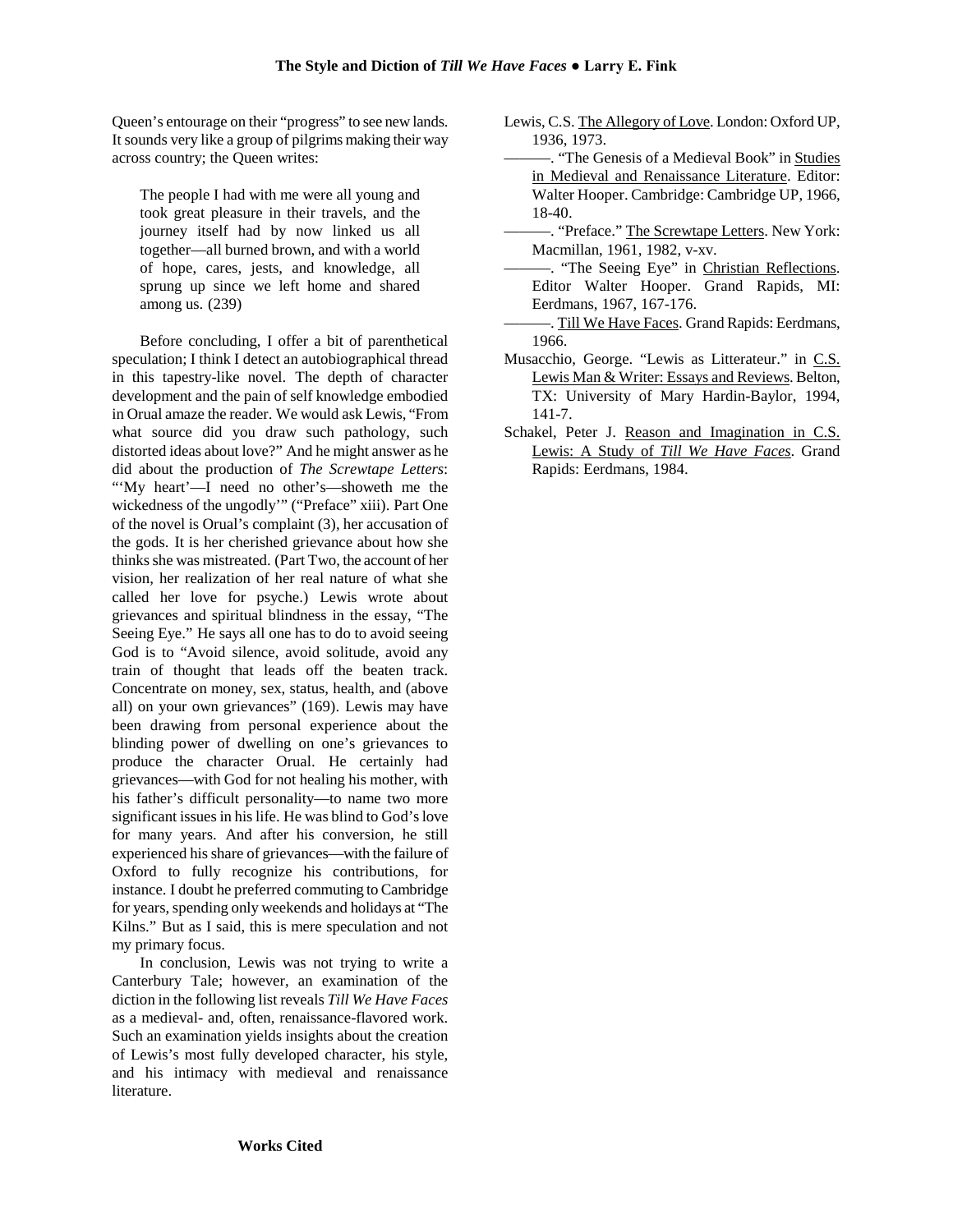#### **The Style and Diction of** *Till We Have Faces* **● Larry E. Fink**

#### **Interesting Diction in C.S. Lewis's** *Till We Have Faces***: Briticisms, Archaisms, Idioms, Etc.**

The numbers following each word are page numbers from Eerdmans 1966 edition of *Till We Have Faces*. The word or phrase that follows denotes the sense of the word in the context of Lewis's sentence.

| byre                                  | 6        | barn                                                                  |
|---------------------------------------|----------|-----------------------------------------------------------------------|
| stale                                 | 7        | animal urine The Tempest IV i                                         |
| salt bitch                            | 26       | a bitch in heat                                                       |
| chaplet                               | 31       | wreath or garland<br>Knight's Tale, A MidSummer Night's Dream II, i   |
| paps                                  | 42       | nipples                                                               |
| bodkin                                | 53       | ME boydekin Reeve's Tale; Hamlet III, i                               |
| trull                                 | 55       | female prostitute                                                     |
| quean                                 | 55       | trollop, concubine Manciple's Tale                                    |
| trice                                 | 55       | pull, hoist Monk's Tale                                               |
| faugh                                 | 57       | exclamation of disgust                                                |
| lass                                  | 57       | ME las                                                                |
| play the man                          | 59       | idiom                                                                 |
| swap                                  | 65       | sword stroke (as in "swap off" a limb or head) Second Nun's Tale      |
| betweenwhiles                         | 83       |                                                                       |
| mountebank                            | 84       | charlatan                                                             |
| befall                                | 86       | to happen                                                             |
| slug abed                             | 88       | v. to be lazy<br>cp "fresh abed" in Wife of Bath's Tale               |
| make free with                        | 90       | idiom                                                                 |
| by your favor                         | 91       |                                                                       |
| That's very well thought of, Lady. 92 |          | That's a good idea.                                                   |
| doxy                                  | 97       | promiscuous woman The Winter's Tale IV, iii                           |
| faugh                                 | 124      | exclamation of disgust                                                |
| I make so free                        | 131      | idiom                                                                 |
| ferly                                 | 134, 142 | n. a wonder or marvel, Burns "To a Louse"                             |
|                                       |          | adj. extraordinary, strange Reeve's Tale                              |
| "I was so dashed"                     | 137      | to be confounded, abashed                                             |
| beard to beard                        | 138      | face to face Macbeth V, v                                             |
| starveling                            | 142      | adj. starving                                                         |
| graveled                              | 155      | perplexed                                                             |
| salt villain                          | 160      | Ben Jonson Every Man Out of His Humor                                 |
| doxies                                | 163      | promiscuous women The Winter's Tale IV, iii                           |
|                                       | 165      | ME maistry—superiority, art—common in Chaucer;                        |
| mastery                               |          | maistrie in Milton, Paradise Lost II, 900                             |
|                                       |          |                                                                       |
| oath on edge                          | 166      | cp Hamlet I v 146, 149<br>idiom                                       |
| made little odds                      | 171      |                                                                       |
| rummage                               | 173      | n., confusion                                                         |
| trumped up foolery                    | 173      |                                                                       |
| bemire                                | 174      | to soil with mud                                                      |
| corrupt                               | 175      | verb, become infected, Merchant's Tale                                |
| frippery                              | 181      | tawdry finery<br>The Tempest IV, i                                    |
| savoury                               | 182      | pleasurable (erotic)<br>cp Miller's Tale (Absolom's kiss in the dark) |
| possets                               | 182      | spiced drink, hot sweetened milk curdled with wine Hamlet I, V        |
| bawdy (n.)                            | 182      |                                                                       |
| had the name of                       |          | had the reputation of                                                 |
| a weaponed man                        | 186      | not a eunuch                                                          |
| setting Glome by the ears 187         |          | idiom                                                                 |
| played the fool to admiration 192     |          | acted unwisely                                                        |
| chary                                 | 195      | very cautious                                                         |
| sharps                                | 200, 213 | sharp swords Romeo & Juliet III, v                                    |
| taper                                 | 201      | candle                                                                |